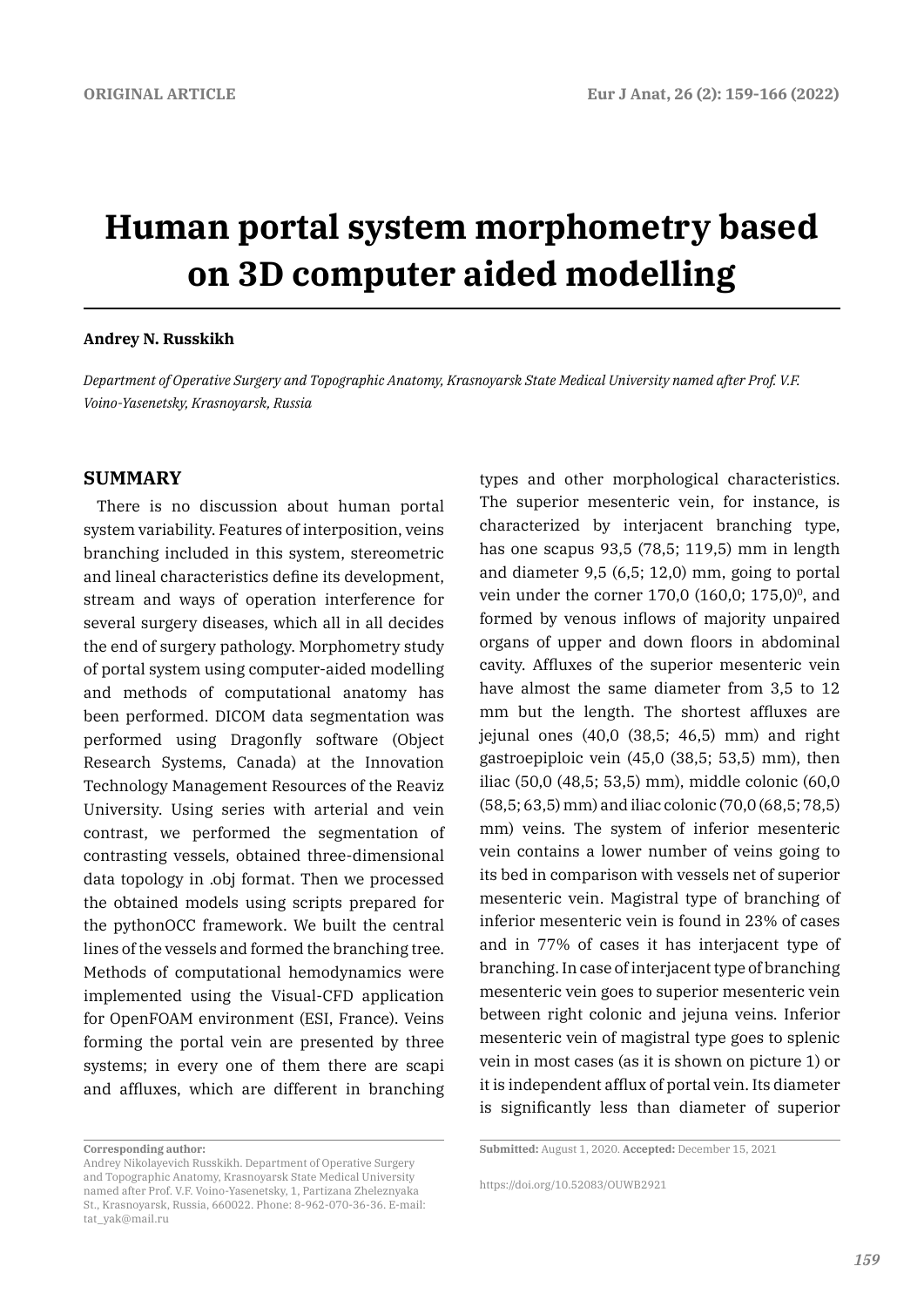mesenteric vein and makes 4,5 (2,0; 6,5) mm. The current research gives quantitative orienting points for main vein structures of portal vein system. The research results have allowed adding science materials about types of branching and morphological patterns of portal vein and its branching. Variations common for every system are preferably being used for regulation of the discussed subject in terms of tactic patients' curing with syndrome of portal hypertension or at the step of pre surgical preparation.

**Key words:** Portal system – Morphometry – 3D modelling – Computational anatomy – Computational fluid dynamics

## **INTRODUCTION**

There is no discussion about human portal system variability (Khamanarong et al., 2016; Sharma et al., 2017; Cheluvashetty and Rachapalli., 2017; Guerra et al., 2017). Features of interposition, veins branching included in this system, stereometric and lineal characteristics define its development, stream and ways of operation interference for several surgery diseases what all in all decides the end of surgery pathology (Gayvoronskiy et al., 2018; Iqbal et al., 2017). According to main abdominal surgeons, diagnostics development of portal system features building gives answers for many questions about curing and diagnostic tactics in pre-surgical (Nakamura et al., 2002; Schmidt et al., 2008; Sakamoto et al., 2017).

Medical imaging of vessels, organs and whole systems research in different areas of medical practice shows good diagnostic results (Akagi et al., 2019; Karunakaravel, 2016). The research made by a standing X-ray instrument in order to find out features of portal-system rectal vessels has shown a high informative capacity of the method, and allowed to find out characteristics postmortem –morphometry, location and vein branching (Silant'eva, 2009; Gibson et al., 2018; Ghesu et al., 2019).

The variant anatomy of magistral vessels of the portal vein was learnt by a number of authors (Lang et al., 2019; Durand et al., 2020). Gaivoronskiy and his coauthors presented main results in

2018, which were characteristic of formation variants of the portal vein scapus, quantity measurements of vein length and diameter and its roots, showing a wide range of morphometric characteristics. The results obtained by MSCT of abdominal cavity were defined as markers allowing to plan an optimal surgery tactic, and to reduce, after operation, difficulties from the side of the mesoportal system, taking into account terebrant major thrombosis of the portal vein or the superior mesenteric vein (Gayvoronskiy et al., 2018). However, the results might be implemented only in case of operation of abdominal organs where magistral vessels of the portal system work. According to Kolsanov (2017), for a full research of the portal system living people, it is eligible and competent to use computer tomography with bolus contrasting, which is one of the most precise methods to estimate morphometric features of vessel formations. Such research is the best to learn variant angioanatomy with a visualization of vessels of 1 mm diameter and more, as it allows to use this method not only in choosing the tactic of surgery curing of portal hypertension, but also in all types of liver and pancreas resection, liver transplantation, etc. (Kolsanov et al., 2017).

A new branch of human morphology is computational anatomy. Computational anatomy is now understood to be a new discipline at the junction of human morphology and information and computing technology. Despite the fact that the object of its study is the human body, computational anatomy offers a new, synthetic approach to cognition, in which organs and tissues are studied by layers of data, in their movement and function, and the visual approach is supplemented by a superficial one, using artificial intelligence technologies.

## **MATERIALS AND METHODS**

Our aim was to perform morphometric study of portal system using computer aided modelling and methods of computational anatomy.

Contrast research was done among 53 men who were patients in surgery departments at Krasnoyarsk regional hospital #1, Russia (KRH). Criteria for taking part in this research were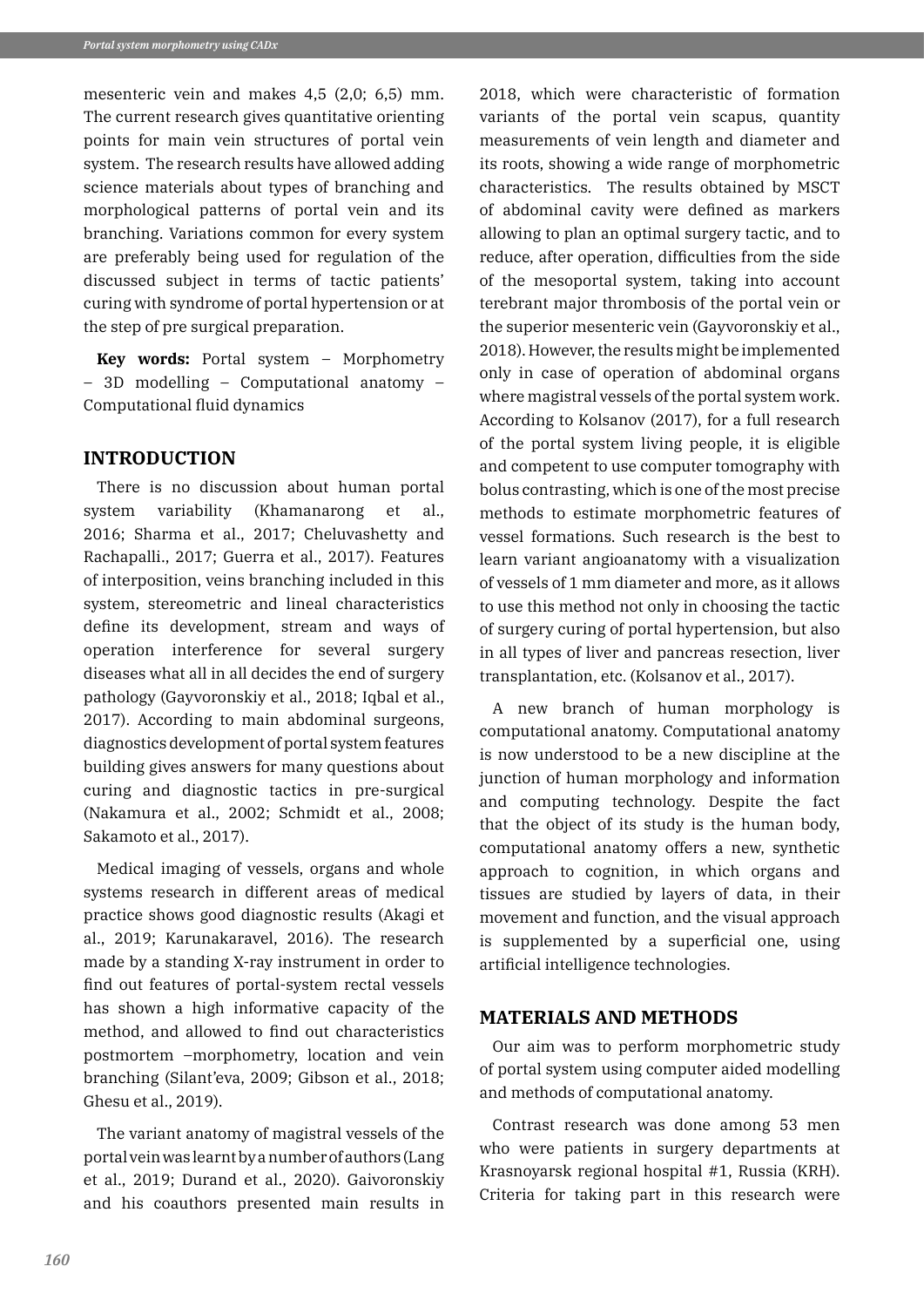patients with surgery diseases of abdominal organs without blood interference. The average age of the patients was  $54.9 \pm 1.7$ , from 36 to 71 years old. Estimations were made using 3D models of portal system (working stations GE Advantage Workstation, Siemens singo.via), based on multi-slices computed tomography of abdominal cavity with bolus contrasting with help of medication "Ultravist-370". The volume of the used contrasting stuff made 100 ml, the speed of infiltration was 4 ml per second, and the average radial strain was 11,3 mЗv. DICOM data segmentation was performed using Dragonfly software (Object Research Systems, Canada) at the Innovation Technology Management Resources of the Reaviz University. Using series with arterial and vein contrast, we performed the segmentation of contrasting vessels, and obtained three-dimensional data topology in .obj format. Then we processed the obtained models using scripts prepared for the pythonOCC framework. We built the central lines of the vessels and formed the branching tree. Methods of computational hemodynamics were implemented using the Visual-CFD application for OpenFOAM environment (ESI, France).

X-ray research was made in order to learn formation variants of portal system and morphometric patterns, and types of vessel branching at different levels of structure organization.

To define types of portal vein division and its branching formation, the Nakamura et al. (2002) classification was used to define types of branching, and Shevkunenko classification was used (magistral, interjacent and loose types) (Shevkunenko, 1949; Gadzijev and Eldar, 1996).

The length, diameter, and corner of formation of portal vein towards the middle line of the human body were estimated, as well as corners of vessel formation creating the portal vein in the frontal plane. Measurements were made by building a central vessel line with further measure of lineal patterns (Kolesnikov, 2003; Covey et al., 2004).

Statistics processing was made by using analysis SPSS Statistics 17,0. Normality of dividing was defined based on Shapiro-Wilk criteria. Characteristics of variant rows for quantity features with non-parametric dividing and data with parametric dividing taking into account their small number were presented with help of measures of central tendency -middle (M), median (Me), mode (Mo) and dispersion measures– mean square departure, swing, interquartile interval (P25; P75). Comparing two independent selections of nonparametric data and nonparametric criteria Mann-Whitney (U-test) was used.

Ethic rules and normal ranges were obeyed in full during the research (extract from meeting report of local ethic committee №84/2018 dated 06.06.2018).

## **RESULTS**

3D models of computed tomographic images of the portal system among all examined men are characterized by stability of portal vein existence, its right branch (with front and back branching), left branch (with diametrical and omphalic parts) as well as splenic, superior and inferior mesenteric veins and veins of a higher row creating main afflux. According to X-ray, the portal vein is a cylinder with diameter of 14.5 mm (13.0; 14.5). Length is in the range from 58 mm and to 71 mm and the average length is about 63 mm. The portal vein is created under the corner of 68° degrees towards man's body middle line corner what proves earlier published data about frequency of the corner (Gayvoronskiy et al., 2018).

Morphometric measures of portal vein branching are shown in Table 1.

Creation corners of the main branching of the portal vein are statistically different (p<0.05); the creation corner of the right main branching makes 135.0 (130.0; 141.0)°, so the left branching towards the portal vein makes 53.0 (49.5; 60.0)°. In most cases, both branchings are created according to a classical type of branching (T. Nakamura), and in a few cases there have been trifurcations and intrahepatic departure of front branching. The left branching of the portal vein is longer than the right one (82.0 (79.5; 89.0) mm and 46.0 (39.5; 47.5) mm) but the diameter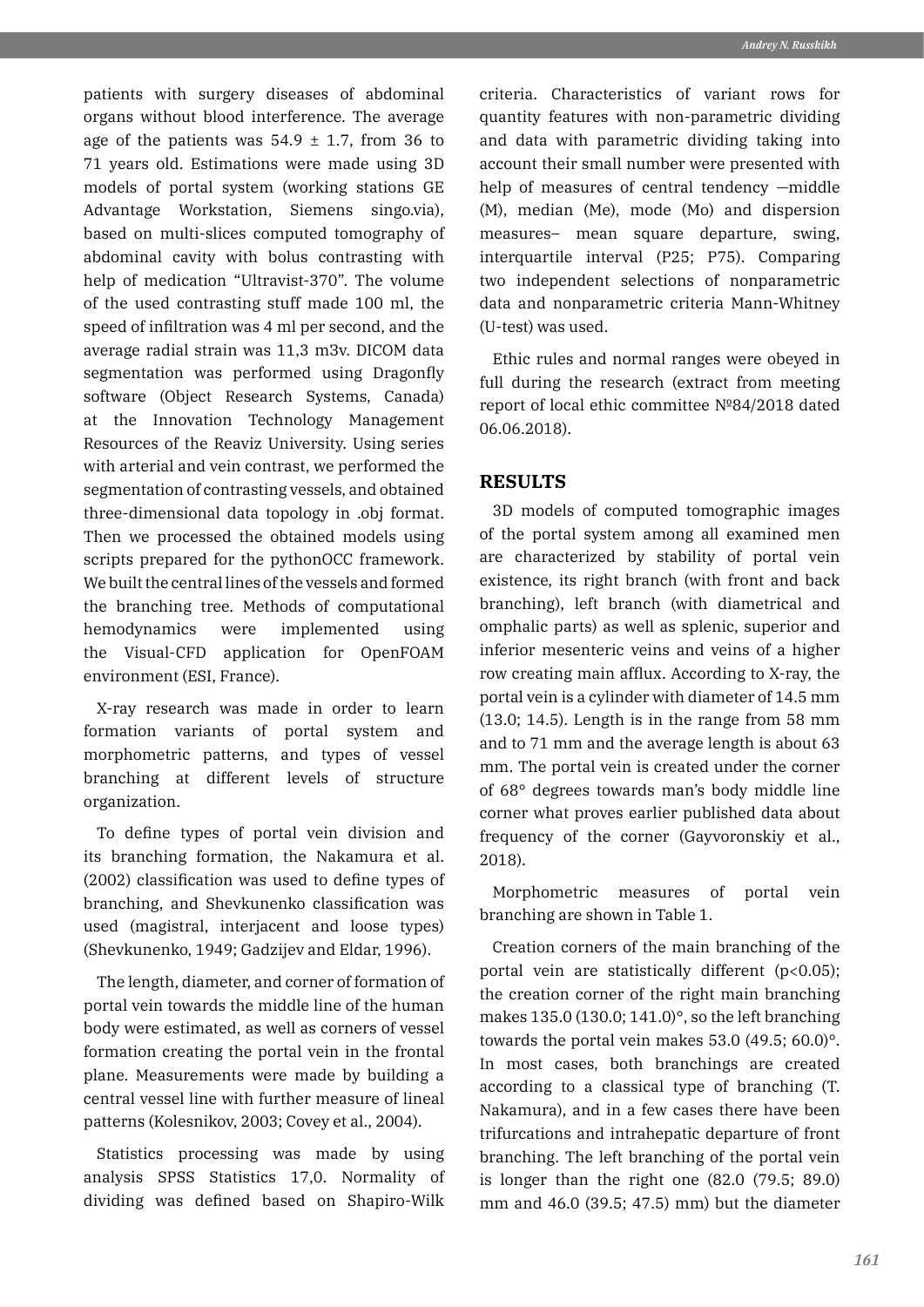is almost the same at 13.0 (10.5; 14.5) mm and 11.0 (10.5; 12.0) mm). The right branching of the portal vein is divided dichotomically for front and back branching; the length of the front branching (75.5 (73.0; 77.5) mm) and back one (80.5 (75.5; 81.0) mm) and their diameters (8.0 (7.0; 8.5) mm and 7.0 (6.5; 8.5) mm) are statistically the same with the exception of formation corners. The front branching is a kind of continuation of the right branching and goes under the corner of 160.0 (145.0; 170.0)°, the back branching forms almost a straight angle with the right branching (115.0 (100.0; 125.0)°). Parts of the left branching of the portal vein have peculiarities in length. The diametrical part (53.0 (48.0; 61.0) mm) is always longer than the omphalic one (31.0 (28.0; 39.0) mm), their diameters are statistically the same.

As a result, variants of morphometric patterns of portal vein intrahepatic vessels are obvious, although branching variants are not various and lead to one type.

Veins forming the portal vein are presented by three systems. In all of them there are scapi and affluxes that are different in branching types and other morphological characteristics. The superior mesenteric vein (Fig. 1), for instance, is characterized by interjacent branching type (23), has one scapus 93.5 (78.5; 119.5) mm in length and diameter 9.5 (6.5; 12.0) mm, going to the portal vein under the corner 170.0 (160.0; 175.0)°, and formed by venous inflows of majority unpaired organs of upper and down floors in the abdominal cavity. Affluxes of the superior mesenteric vein have almost the same diameter from 3.5 to 12

**Table 1.** Morphometric measures of portal vein branches found by X-ray.

| <b>Pattern</b>                                                         | Length<br>Me $[P_{25}; P_{75}]$ mm                          | <b>Diameter</b><br>Me $[P_{25}; P_{75}]$ mm               | Formation corner, degree*                                            |  |
|------------------------------------------------------------------------|-------------------------------------------------------------|-----------------------------------------------------------|----------------------------------------------------------------------|--|
| 1                                                                      | 2                                                           | 3                                                         | $\overline{4}$                                                       |  |
| Portal vein                                                            | 63.0 [58.0; 71.0]                                           | 14.5 [13.0; 14.5]                                         | 68.0 [46.0; 72.0]                                                    |  |
| Right branch of portal vein<br>- anterior branch<br>- posterior branch | 46.0 [39.5; 47.5]<br>75.5 [73.0; 77.5]<br>80.5 [75.5; 81.0] | 11.0 [10.5; 12.0]<br>$8.0$ [7.0; 8.5]<br>$7.0$ [6.5; 8.5] | 135.0 [130.0; 141.0]<br>160.0 [145.0; 170.0]<br>115.0 [100.0; 125.0] |  |
| Left branch of portal vein<br>- diametrical part<br>- omphalic part    | 82.0 [79.5; 89.0]<br>53.0 [48.0; 61.0]<br>31.0 [28.0; 39.0] | 13.0 [10.5; 14.5]                                         | 53.0 [49.5; 60.0]                                                    |  |

\*Formation corner of portal vein towards middle line of a man's body



I. Superior mesenteric vein

- 1. Middle colic vein
- 2. Jejunal vein
- 3. Suprailiac vein
- 4. Suprailiac colic vein
- 5. Right colic vein
- 6. Right gastroepiploic vein

**Fig. 1.-** 3D model of human superior mesenteric vein.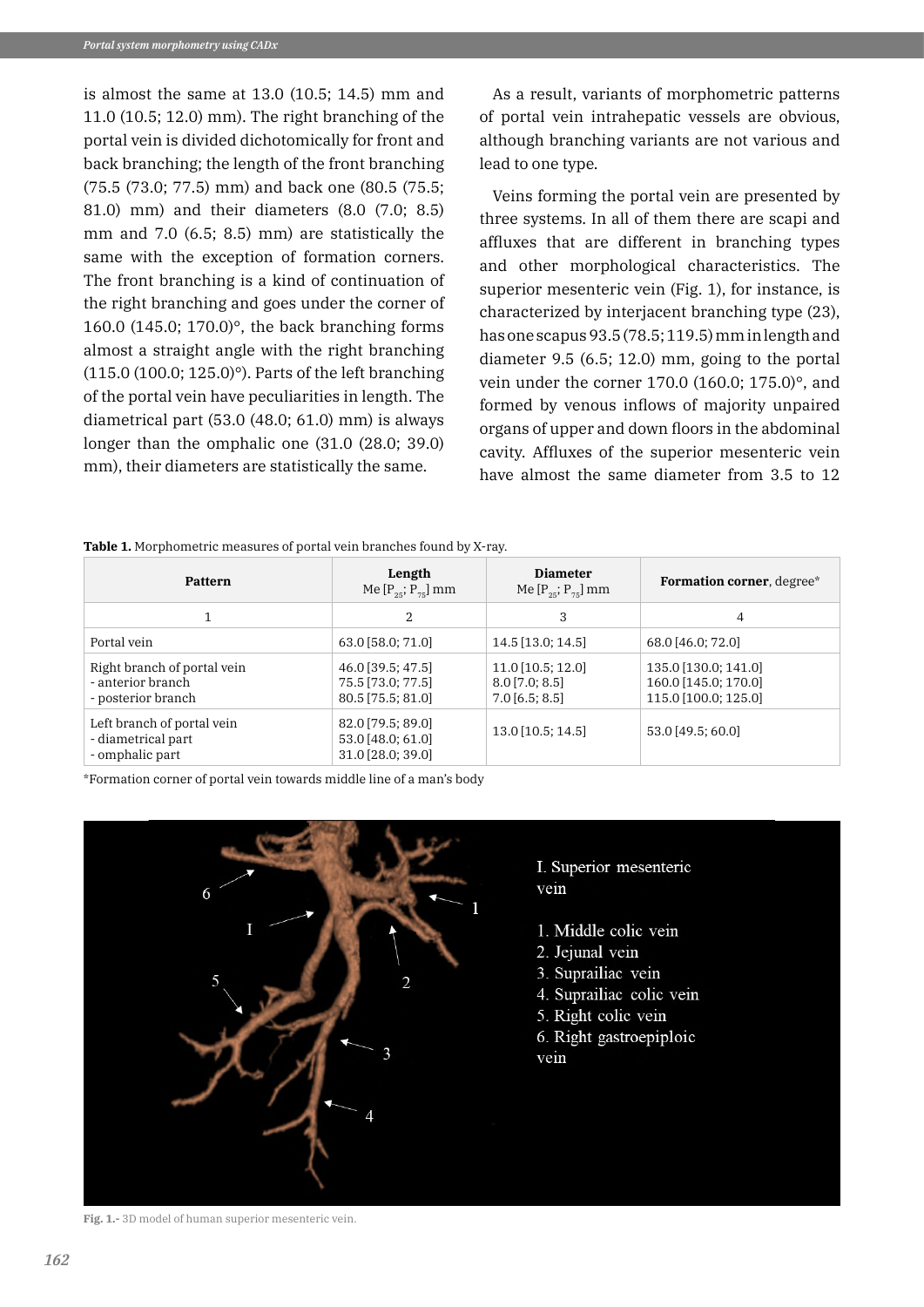mm but the length. The shortest affluxes are the jejunal ones (40.0 (38.5; 46.5) mm) and the right gastroepiploic vein (45.0 (38.5; 53.5) mm), then the iliac (50.0 (48.5; 53.5) mm), the middle colonic (60.0 (58.5; 63.5) mm) and the iliac colonic (70.0 (68.5; 78.5) mm) veins. The maximum length is defined in the right colonic vein (115.0 (108.5; 120.5) mm), draining ascending and diametrical colonic parts of the colon. Angles of convergence of every afflux of the superior mesenteric vein are defined by internals from which venous drainage is made. As long as iliac and iliac colonic veins are caudal branches, so their corners measures lead to large scale and make 160° (155.0; 171.0) and 160.0° (150.0; 171.0). The given measure is statistically maximum towards angles of convergence of other veins of this system. The average measure is for the middle (120.0° (110.0; 131.0) and right (140.0° (130.0; 145.0) colonic veins. Minimal measures are common for jejunal and right gastroepiploic veins (70.0° (60.0; 81.0) and 85.0° (80.0; 91.0), respectively.

The system of the inferior mesenteric vein (Fig. 2) contains a lower number of veins going to its bed in comparison with vessels net of superior mesenteric vein. Magistral type of branching of inferior mesenteric vein is found in 23% of cases and in 77% of cases it has interjacent type of branching (23). In case of interjacent type

of branching mesenteric vein goes to superior mesenteric vein between right colonic and jejuna veins. The inferior mesenteric vein of the magistral type goes to the splenic vein in most cases (as it is shown on Fig. 3), or it is independent afflux of portal vein. Its diameter is significantly shorter than the diameter of the superior mesenteric vein, and makes 4.5 (2.0; 6.5) mm. Length measures are still variant depending on branching features, but statistically they are not different from the analogous measure of the superior mesenteric vein. The formation corner in the case of influx to upper or splenic vein is in a range from 135 to 151°. Lineal patterns and formation corners of affluxes of the inferior mesenteric vein do not have statistically significant differences (Table 2).

In comparison with systems of superior and inferior mesenteric veins, the splenic vein (Fig. 4) always has magistral type of branching. The vena lienalis has an intermediary diameter of 7.5 (5.5; 8.5) mm, a maximum length of 125.0 (97.5; 129.5) mm, and goes to the portal vein under a less corner (100.0° (95.0; 111.0) towards the analogous measures of the superior and inferior mesenteric veins. Affluxes of splenic vein are numerous; measures of lineal patterns are statistically not different. Average measures of length, diameter and angle of convergence of the left gastroepiploic vein make 20.0 (13.5; 29.5)



**Fig. 2.-** 3D model of human inferior mesenteric vein.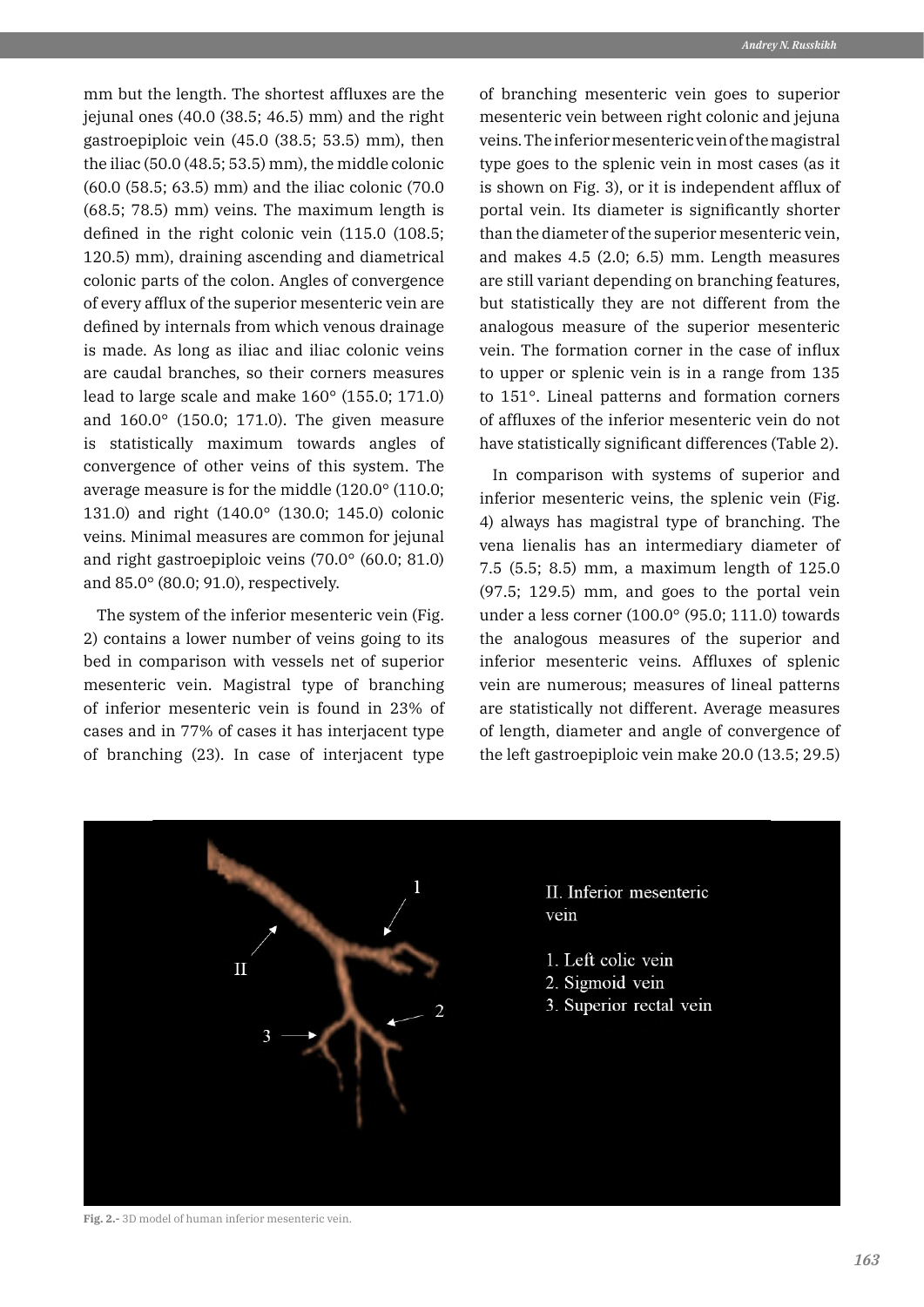mm; 5.0 (4.0; 6.0) mm and 130.0° (120.0; 135.0). The short veins of the gaster go to splenic vein under the straight corner (90.0° (90.0; 95.0), and average measures of length and diameter make 12.0 (7.0; 18.5) mm and 4.0 (3.0; 4.5) mm.

Estimating the length, diameter and formation corners of the portal vein and its affluent vessels, we have come to a conclusion that in order to study the system of the portal vein at different levels of its structure organization, it is needed to use modern methods of X-ray diagnostics with help of contrast stuff and what is more important with bolus contrasting.

With the use of created three-dimensional computer model, the blood flow in the portal vein at various variants of its structure was simulated. It was obtained that, in the presence of the main type of structure with predominance of blood flow along the splenic vein, the blood flow turbulence and risk of thrombosis development are higher. At the same time, with virtual thrombosis of the portal vein trunk, the pressure gradient is 1.4 times higher than with the bulk type, which is more favorable for the proposed reconstruction. Thus, these data can be used for preoperative planning in surgical treatment of portal vein thrombosis in liver transplantation (Fig. 5).



**Fig. 3.-** 3D model of human portal vein system.

| <b>Pattern</b>                | Length<br>Me $[P_{25}; P_{75}]$ mm | <b>Diameter</b><br>Me $[P_{25}; P_{75}]$ mm | <b>Formation corner</b> , degree |
|-------------------------------|------------------------------------|---------------------------------------------|----------------------------------|
| 1                             | 2                                  | 3                                           | 4                                |
| Superior mesenteric vein      | 93.5 [78.5; 119.5]                 | $9.5$ [6.5; 12.0]                           | 170.0 [160.0; 175.0]             |
| - middle colonic vein         | 60.0 [58.5; 63.5]                  | $9.0$ [6.0; 11.0]                           | 120.0 [110.0; 131.0]             |
| - jejunal vein                | $40.0$ [38.5; 46.5]                | $4.0$ [3.5; 6.0]                            | 70.0 [60.0; 81.0]                |
| - suprailiac vein             | 50.0 [48.5; 53.5]                  | $5.5$ [5.0; $7.0$ ]                         | 160.0 [155.0; 171.0]             |
| - suprailiac – jejunal vein   | 70.0 [68.5; 78.5]                  | $5.0$ [3.5; 6.5]                            | 160.0 [150.0; 171.0]             |
| - right colonic vein          | 115.0 [108.5; 120.5]               | $6.0$ [6.5; 9.0]                            | 140.0 [130.0; 145.0]             |
| - right gastroepiploic vein   | 45.0 [38.5; 53.5]                  | $4.0$ [3.5; 6.0]                            | 85.0 [80.0; 91.0]                |
| Low mesenteric vein           | 108.5 [104.0; 111.5]               | $4.5$ [2.0; 6.5]                            | 140.0 [135.0; 151.0]             |
| - left colonic vein           | 40.0 [33.5; 49.5]                  | $3.5$ [2.0; 4.5]                            | 175.0 [170.0; 179.0]             |
| - vein of sigmoid bowel       | 50.0 [27.0; 53.5]                  | $3.0$ [2.0; 3.5]                            | 165.0 [160.0; 170.0]             |
| - upper rectal vein           | $30.0$ [20.0; 50.0]                | $3.0$ [2.0; 4.0]                            | 160.0 [155.0; 165.0]             |
| Splenic vein                  | 125.0 [97.5; 129.5]                | $7.5$ [5.5; 8.5]                            | 100.0 [95.0; 111.0]              |
| - left gastroepiploic vein    | 20.0 [13.5; 29.5]                  | $5.0$ [4.0; 6.0]                            | 130.0 [120.0; 135.0]             |
| - short gaster veins (n=6-12) | 12.0 [7.0; 18.5]                   | $4.0$ [3.0; $4.5$ ]                         | 90.0 [90.0; 95.0]                |

**Table 2.** Morphometric measures of portal vein roots found by X-ray.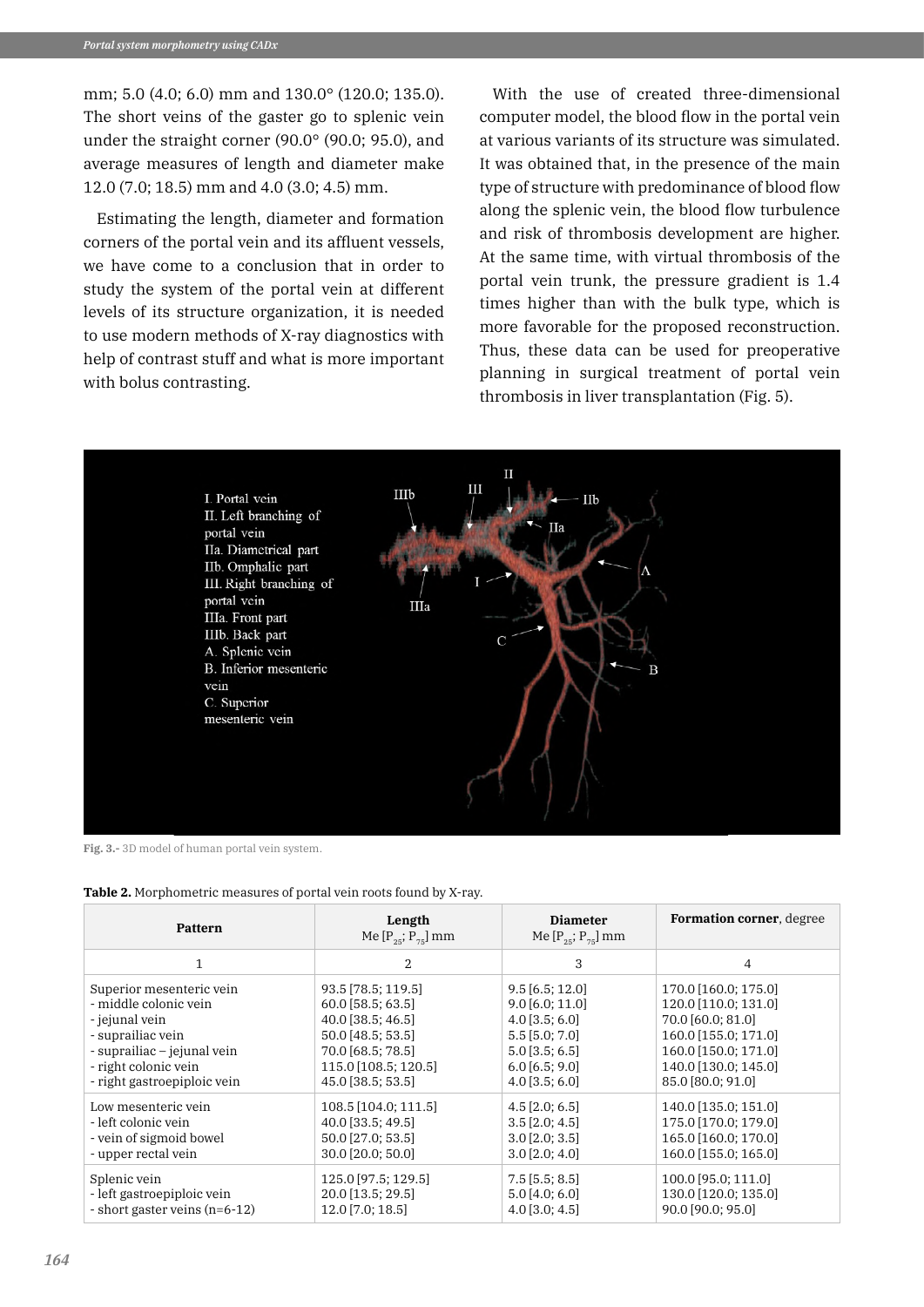

**Fig. 4.-** 3D model of human splenic vein.



**Fig. 5.-** 3-dimensional model of portal system (mesh model).